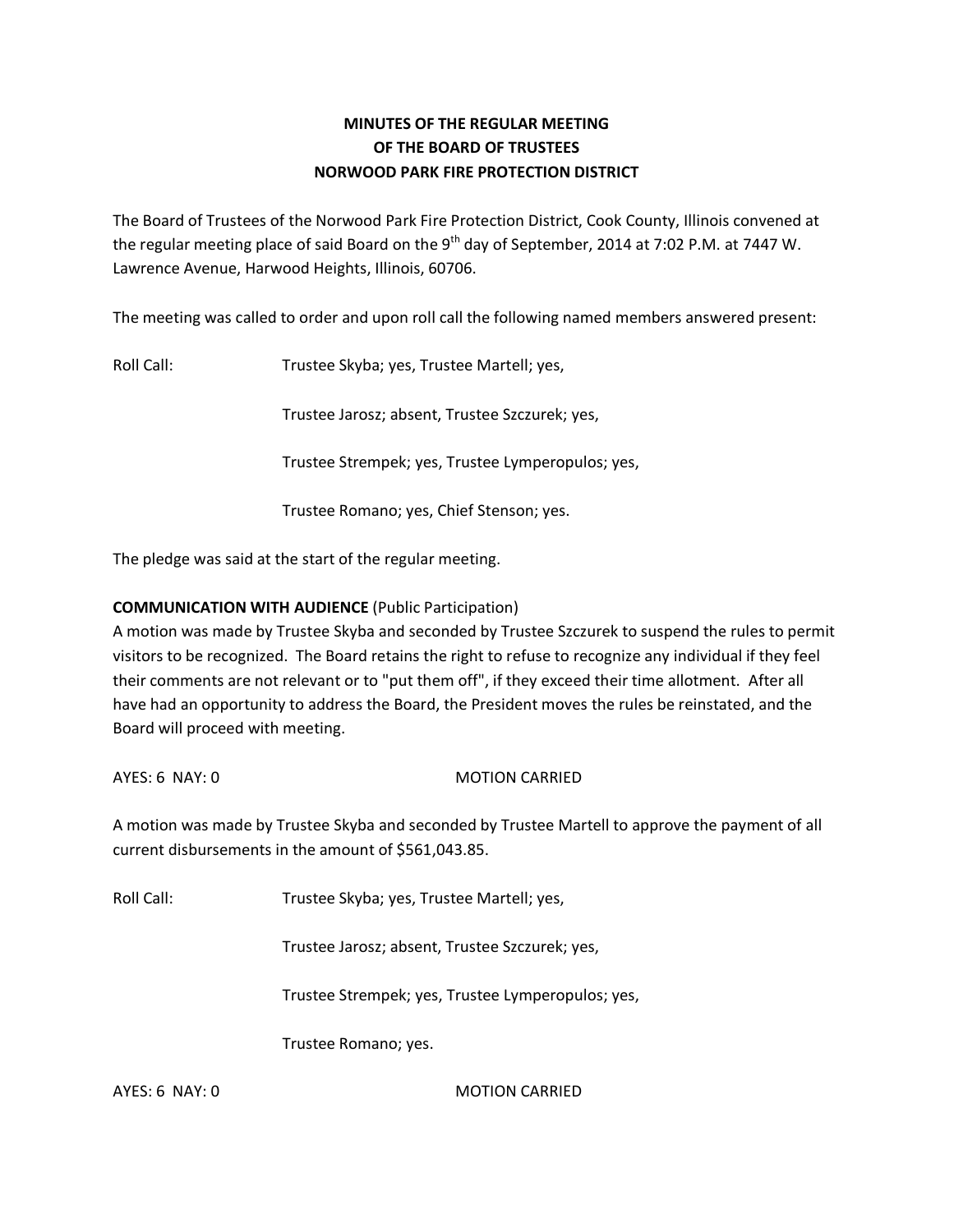Trustee Martell wanted it to be noted that the amount is higher due to the disbursement for the ambulance. Chief Stenson stated it also had the work from Felber Tuck-pointing

Motion by Trustee Lymperopulos and seconded by Trustee Skyba to approve the minutes of the Regular meeting held on August  $12^{th}$ , 2014.

Roll Call: Trustee Romano; abstain, Trustee Strempek; yes,

Trustee Lymperopulos; yes, Trustee Szczurek; yes,

Trustee Jarosz; absent, Trustee Skyba; yes,

Trustee Martell; yes.

Assets

AYES: 6 NAY: 0 MOTION CARRIED

### **TREASURER'S REPORT**

Schedule of Assets (Arising from Cash Transactions) August 31st, 2014

| Checking and money market accounts (interest rate-APY):     |                |
|-------------------------------------------------------------|----------------|
| Plaza Bank checking #4303503 (0.046%)                       | \$6,500.83     |
| Plaza Bank money market #4303498 (0.295%)                   | 1,304,704.31   |
| Plaza Bank ambulance billing money market #4304492 (0.295%) | 482,974.77     |
| Plaza Bank-Medical #1003102                                 | 2,133.90       |
| Total checking and money market accounts                    | 1,796,313.81   |
| Certificates of deposit (interest rate and maturity):       |                |
| Plaza Bank (0.65%, 09/02/14)                                | 625,045.23     |
| Belmont Bank and Trust (1.00% 08/23/16)                     | 543,334.86     |
| Belmont Bank (1.00% 08/05/16)                               | 125,082.43     |
| Plaza Bank (0.65% 09/18/14)                                 | 423,635.79     |
| Plaza Bank (0.65% 12/23/14)                                 | 473,960.53     |
| Belmont Bank (1.00% 08/21/16)                               | 519,451.49     |
| Belmont Bank (.996% 07/19/16)                               | 367,005.66     |
| Total certificates of deposit                               | 3,077,515.99   |
| Total checking, money market and certificates of deposit    | \$4,873,829.80 |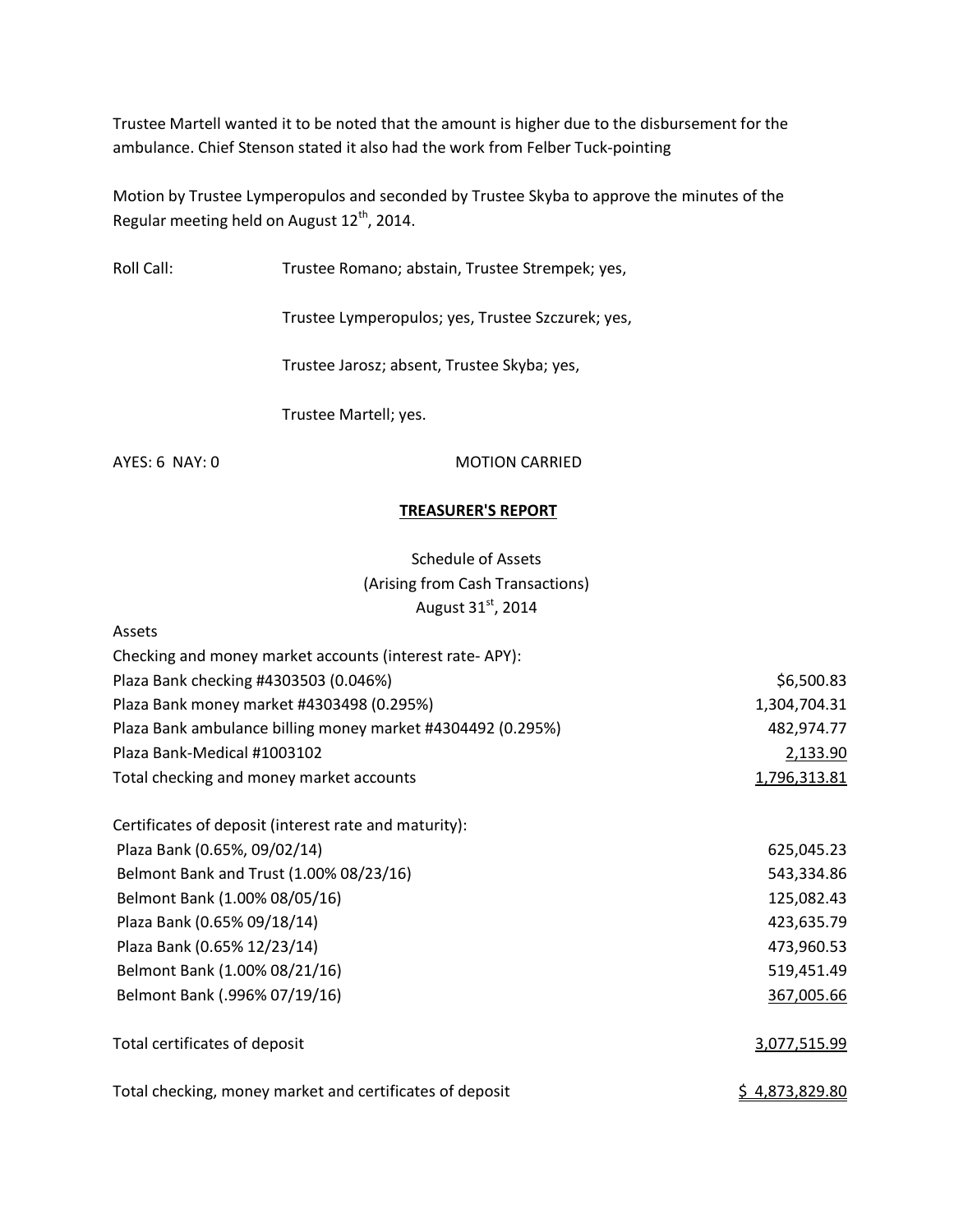Motion by Trustee Romano, seconded by Trustee Szczurek to approve the Treasurer's report as presented from the Financial Statement for August 2014**.** 

Trustee Martell stated that they renewed 3 CD's in August at 1% each from Belmont Bank, we will also be renewing 2 more CD's from North Community Bank at .65% because we need the ability to liquidate if needed.

| Roll Call:       | Trustee Skyba; yes, Trustee Martell; yes,         |
|------------------|---------------------------------------------------|
|                  | Trustee Jarosz; absent, Trustee Szczurek; yes,    |
|                  | Trustee Strempek; yes, Trustee Lymperopulos; yes, |
|                  | Trustee Romano; yes.                              |
| $AYES: 6$ NAY: 0 | <b>MOTION CARRIED</b>                             |

### **Chiefs Report:**

All Trustees received a copy of the alarm report.

All Trustees received a copy of the inspection report along with the list of completed inspections for this month.

911 ceremony will be held here on Thursday at approximately 8:45am. All are welcome, it is about ten minutes. We also have an event at the Irving Park Cemetery on Thursday around 12:00 reflecting on September 11<sup>th</sup>. Central Baptist Home has a special service tomorrow at 2:00pm honoring first responders. Saint Rosalie will be celebrating a Memorial Mass at 7pm on Thursday honoring our brothers and sisters from New York who gave their lives 13 years ago.

Saturday, September  $13<sup>th</sup>$  we will be attending a mass casualty drill with the Chicago Fire Department at O'Hare airport. We will be sending a Truck Company with 4 men to the scene of an airplane crash at the airport. This should be highly publicized and may be on major news stations.

Our Open House is scheduled for October 4<sup>th</sup>, noon to 3:00pm. Hope all can make it; we are expecting a big crowd as usual. Food and Flu shots will be available.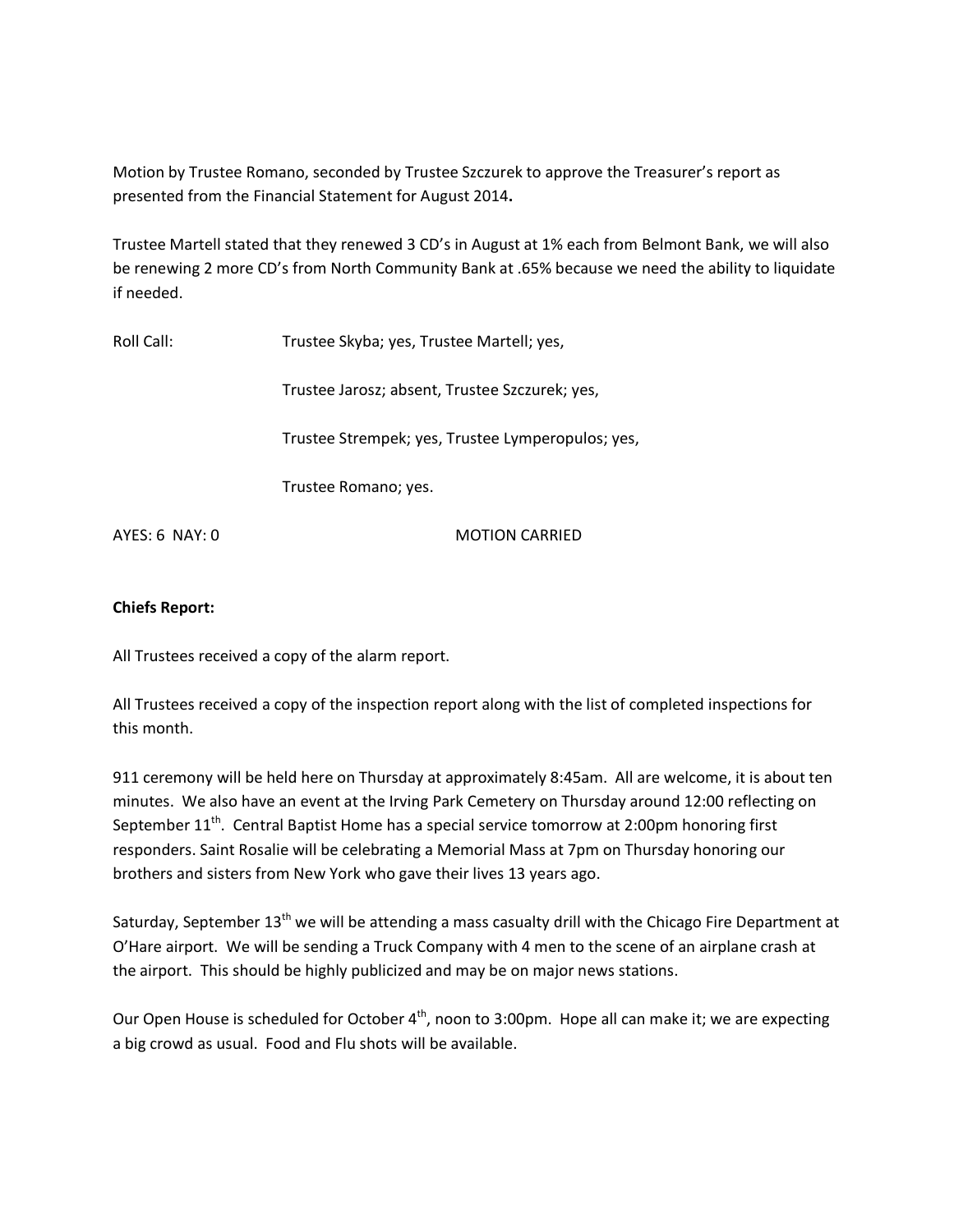On the agenda is a MABAS ordinance. The intent of this ordinance is to establish guidelines for recouping costs from Mutual Aid events which might be prolonged greater than 8 hours. The purpose includes eligibility of MABAS Illinois resources and capabilities for Federal Declaration of disaster reimbursements. This is a request from MABAS for every Department to pass this ordinance.

Trustee Martell asked if we have been involved in an incident lasting longer than 8 hours, Chief Stenson discussed.

The masonry work is completed on the roof. The roof will need to be looked at in the spring. The portion of the roof in the southwest corner was tented and is being held down with blocks. We will need to get quotes for repair or reroof in the spring.

Our Engine remains in the shop since June 2<sup>nd</sup>. I took a ride out there last Friday and found that the frame work was done and they were waiting on parts for the bumper. The original parts that were ordered were wrong and they were waiting for the new ones. There is some paint work to be done and the bumper reinstalled. We should have it back in a week or two.

All the new lights have been installed on the building. Tom McGough is still adjusting the lights so he can get the whole parking lot covered. This week he is starting to take down all the light poles. He should be done by the end of the week.

We met with our insurance broker today; he went over the last 4 years of our health policy to see if we were saving any money with the high deductible policy. It looks like we are saving about \$30,000 a year with the \$2,500 deductible policy. He had looked at many different options and his recommendation is to stay with the \$2,500 deductible policy. He also is looking into different cancer policies to see if we can find savings. So far we changed our dental and our life insurance policies where he was able to save us some money.

Trustee Romano asked what is happening with the accident case from the engine, Chief explained that it is continued.

Motion by Trustee Skyba and seconded by Trustee Lymperopulos to accept the Chief's Report for August 2014 as presented.

AYES: 6 NAY: 0 MOTION CARRIED

## **President Report:**

Nothing to report at this time.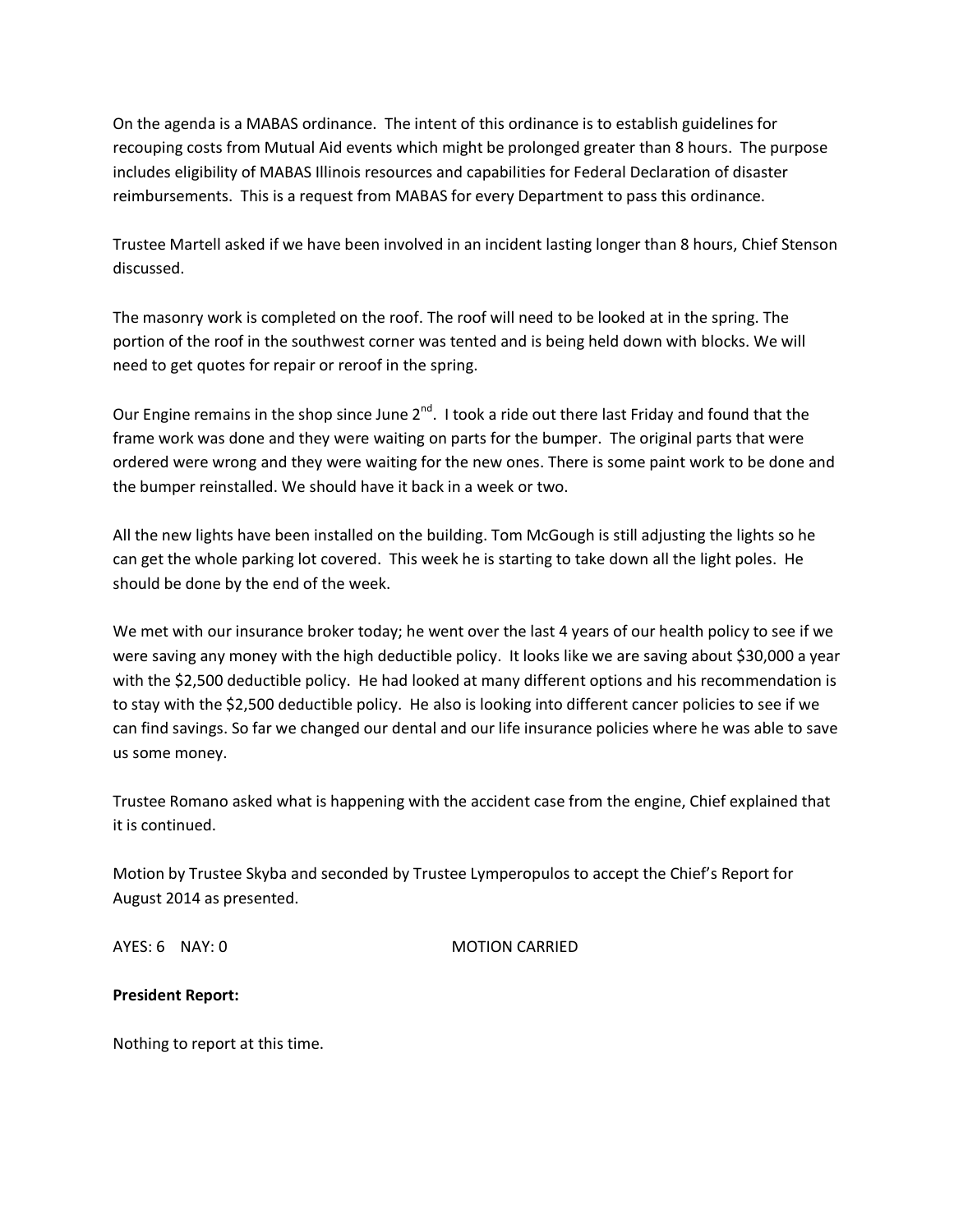### **Committee Reports:**

Finance Committee- Trustee Martell stated there is nothing to report at this time.

Building and Equipment Committee- Chairman Szczurek stated there is nothing to report at this time.

Technology and PR Media Committee- Chairman Strempek stated there is nothing to report at this time.

Policy Committee- Trustee Skyba stated they are in procession of Chapter 1 of the Policy Manual and they will begin reviewing. The electronic attendance for meetings and 2% Foreign Fire Policy is not included and Chief Stenson will follow up with the attorney. The Union is also in procession of the policy to start reviewing.

They will schedule a Policy Committee meeting prior to the next regular board meeting to discuss Chapter 1.

Pension Fund- Trustee Martell stated there will be a meeting in October.

### **Old Business:**

None

#### **New Business**:

Motion by Trustee Skyba and seconded by Trustee Romano to adopt and approve Ordinance #14-3, an Ordinance Authorizing an Addendum to Mutual Aid Box Alarm System Agreement.

Roll Call: Trustee Skyba; yes, Trustee Romano; yes,

Trustee Jarosz; absent, Trustee Martell; yes,

Trustee Szczurek; yes, Trustee Strempek; yes,

Trustee Lymperopulos; yes.

AYES: 6 NAY: 0 MOTION CARRIED